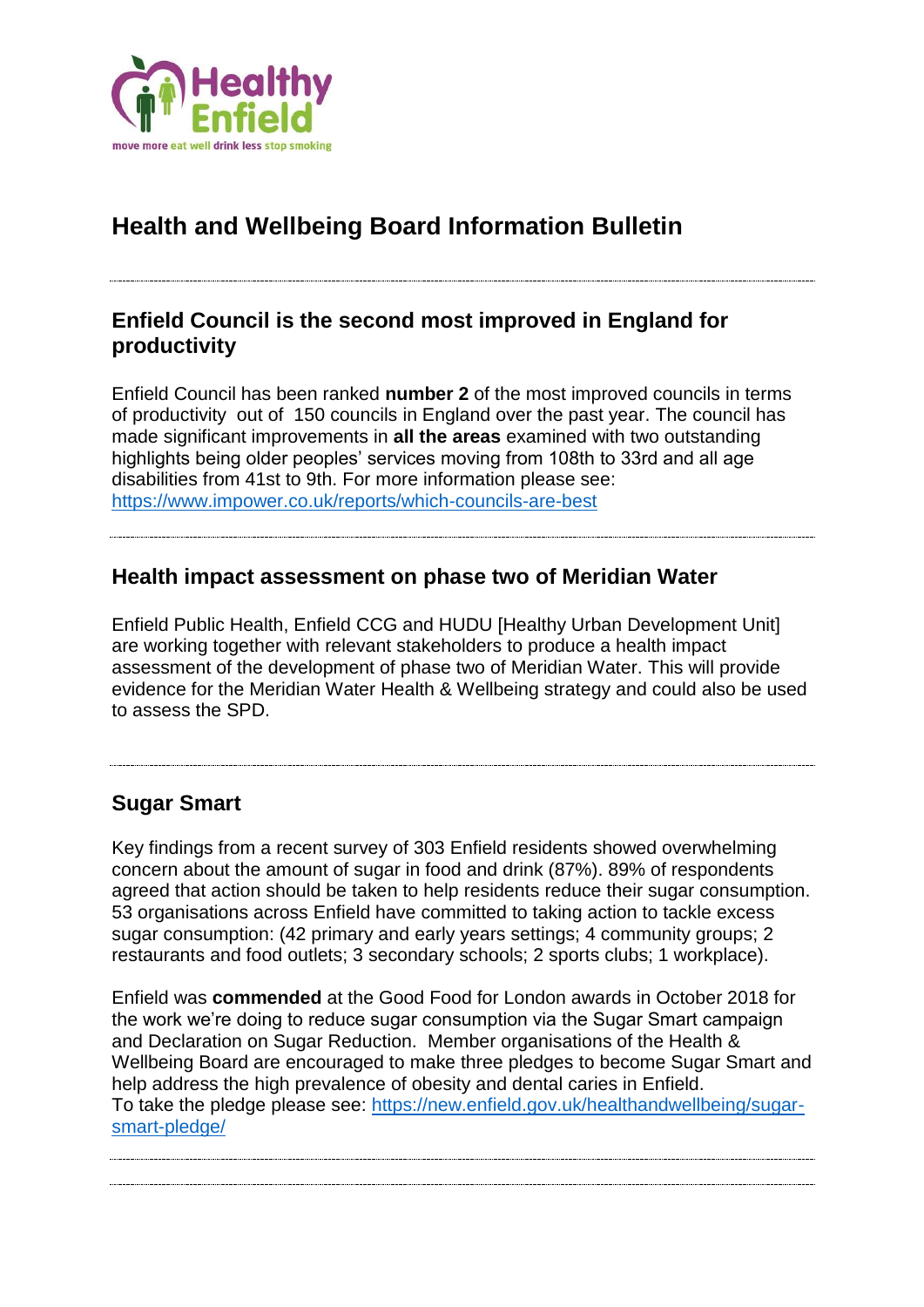

### **Good news from Silver Point**

The number of clients preferring Silver Point to other sexual health clinics in London has increased since its opening. The growth achieved year-on-year since commencement of the service is as follows: 17% increase in BAME service users (2121 Oct-Dec-16; 2489, Jul-Sep-18); MSM attendances +132% (59 Oct-Dec16; 137 Jul-Sep-18); 40% increase in total Male access (1286, Oct-Dec16; 1808, Jul-Sep-18); 10% YOY increase in Chlamydia Treatment (887,Oct16-Sep17; 973, Oct17-Sep18).

Silver Point is a state of the art facility which member organisations are encouraged to advertise. For more information please visit:<https://www.echoclinics.nhs.uk/>

#### **LGA workshop for elected members**

On 29 November 2018, the Local Government Association delivered a training workshop for Enfield's elected members. The workshop was designed to enable elected members to champion health improvement and prevention in their communities.

# **Healthy London Partnership Update:**

#### **Launch of next steps to the strategic commissioning framework**

Healthy London Partnership has launched "Next Steps to the Strategic Commissioning Framework" – a vision for strengthening general practice. The framework provides guidance and resources that will support practices to develop high quality larger-scale general practice collaboration across London. For more information, please see: [https://www.healthylondon.org/next-steps-to-the-strategic](https://www.healthylondon.org/next-steps-to-the-strategic-commissioning-framework/)[commissioning-framework/](https://www.healthylondon.org/next-steps-to-the-strategic-commissioning-framework/)

#### **Making the case for MECC**

Read the case for implementing Making Every Contact Count in your organisation. Making the case for MECC has been designed to highlight the benefits of MECC to senior colleagues. Download this presentation at: <https://www.healthylondon.org/resource/mecc-making-the-case/>